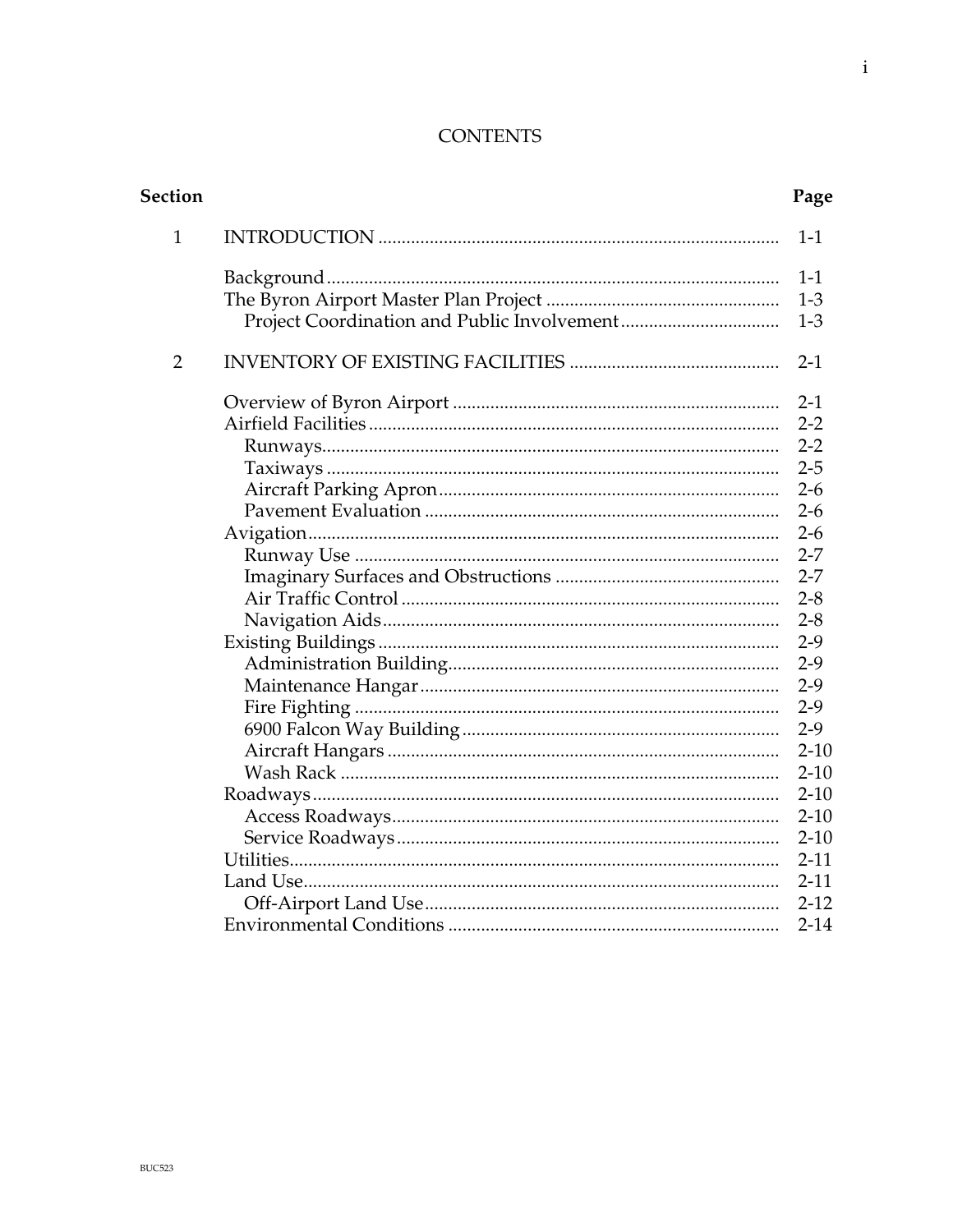## **CONTENTS** (continued)

| <b>Section</b> |                                                          | Page     |
|----------------|----------------------------------------------------------|----------|
| 3              |                                                          | $3-1$    |
|                |                                                          | $3-1$    |
|                |                                                          | $3-2$    |
|                |                                                          | $3 - 2$  |
|                |                                                          | $3 - 3$  |
|                |                                                          | $3 - 5$  |
|                | Projected Regional Population and Employment Growth      | $3-6$    |
|                |                                                          | $3-6$    |
|                |                                                          | $3 - 7$  |
|                |                                                          | $3 - 7$  |
|                |                                                          | $3 - 7$  |
|                |                                                          | $3-11$   |
|                |                                                          | $3-12$   |
|                |                                                          | $3-12$   |
|                |                                                          | $3-13$   |
|                |                                                          | $3-14$   |
|                |                                                          | $3-15$   |
|                |                                                          | $3-17$   |
|                |                                                          | $3 - 18$ |
| $\overline{4}$ |                                                          | $4-1$    |
|                |                                                          | $4-1$    |
|                |                                                          | $4-1$    |
|                |                                                          | $4-2$    |
|                |                                                          | $4-2$    |
|                |                                                          | $4 - 3$  |
|                |                                                          | $4 - 3$  |
|                |                                                          | $4-4$    |
|                |                                                          | $4-6$    |
|                |                                                          | $4 - 8$  |
|                | Recommended Landside, Access, and Circulation Facilities | $4 - 8$  |
|                |                                                          | $4 - 8$  |
|                |                                                          | $4-9$    |
|                |                                                          | $4 - 12$ |
|                |                                                          | $4 - 16$ |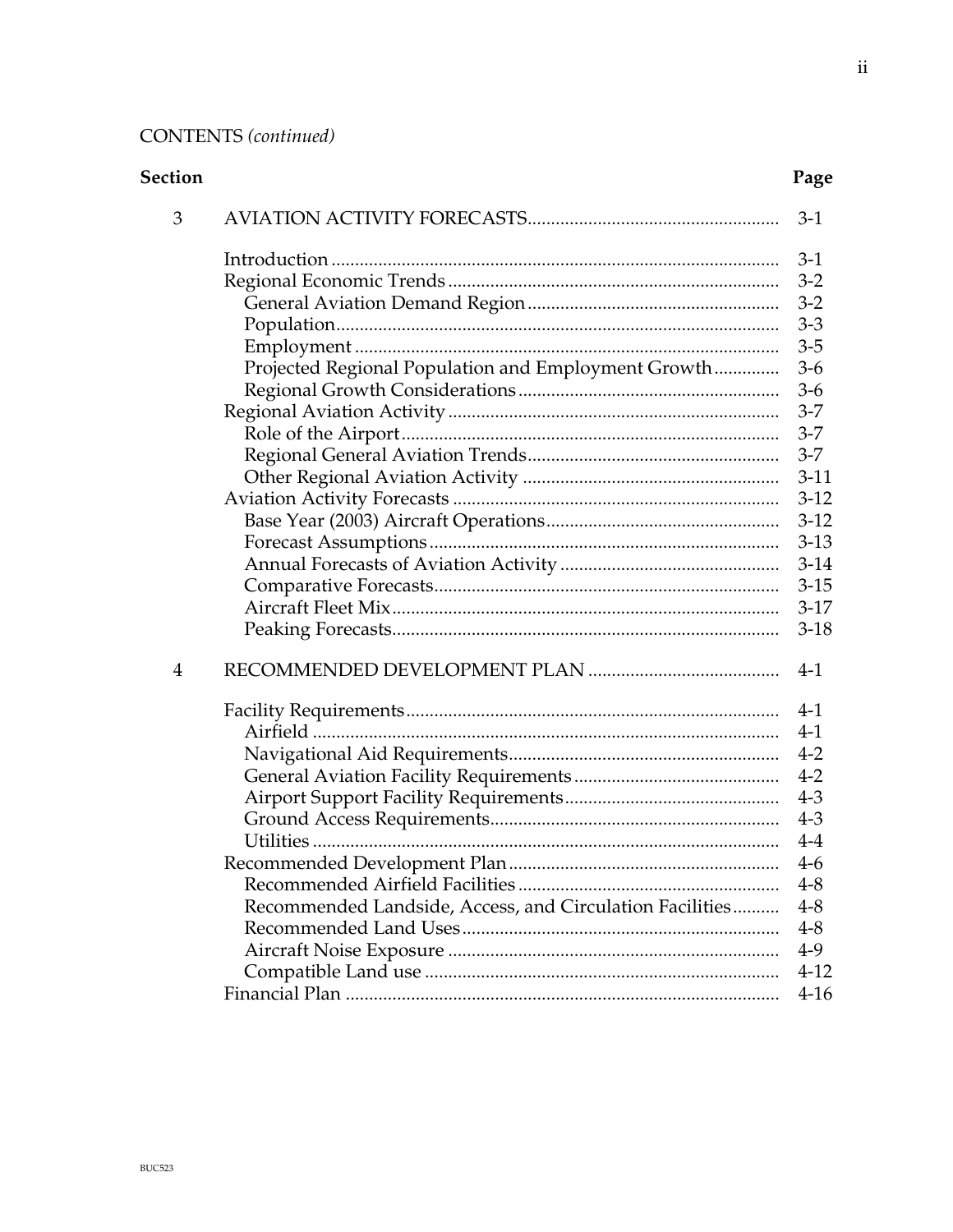### CONTENTS *(continued)*

| Section |                                                         | Page     |
|---------|---------------------------------------------------------|----------|
| 5       |                                                         | $5-1$    |
|         |                                                         | $5 - 2$  |
|         |                                                         | $5 - 2$  |
|         |                                                         | $5 - 3$  |
|         |                                                         | $5-5$    |
|         |                                                         | $5-7$    |
|         |                                                         | $5 - 8$  |
|         |                                                         | $5-12$   |
|         |                                                         | $5 - 13$ |
|         |                                                         | $5 - 13$ |
|         |                                                         | $5 - 14$ |
|         |                                                         | $5 - 15$ |
|         |                                                         | $5-16$   |
|         |                                                         | $5-17$   |
|         | Business Development Management and Implementation Plan | $5-19$   |
|         |                                                         | $5-19$   |
|         |                                                         | $5-19$   |
|         |                                                         | $5 - 21$ |
|         |                                                         | $5 - 24$ |
|         |                                                         | $5 - 25$ |
|         |                                                         |          |

#### APPENDIX

- A STAKEHOLDER AND PUBLIC INVOLVEMENT
- B ENVIRONMENTAL CHECKLIST FORM
- C AIRCRAFT NOISE EXPOSURE
- D AIRPORT LAYOUT PLAN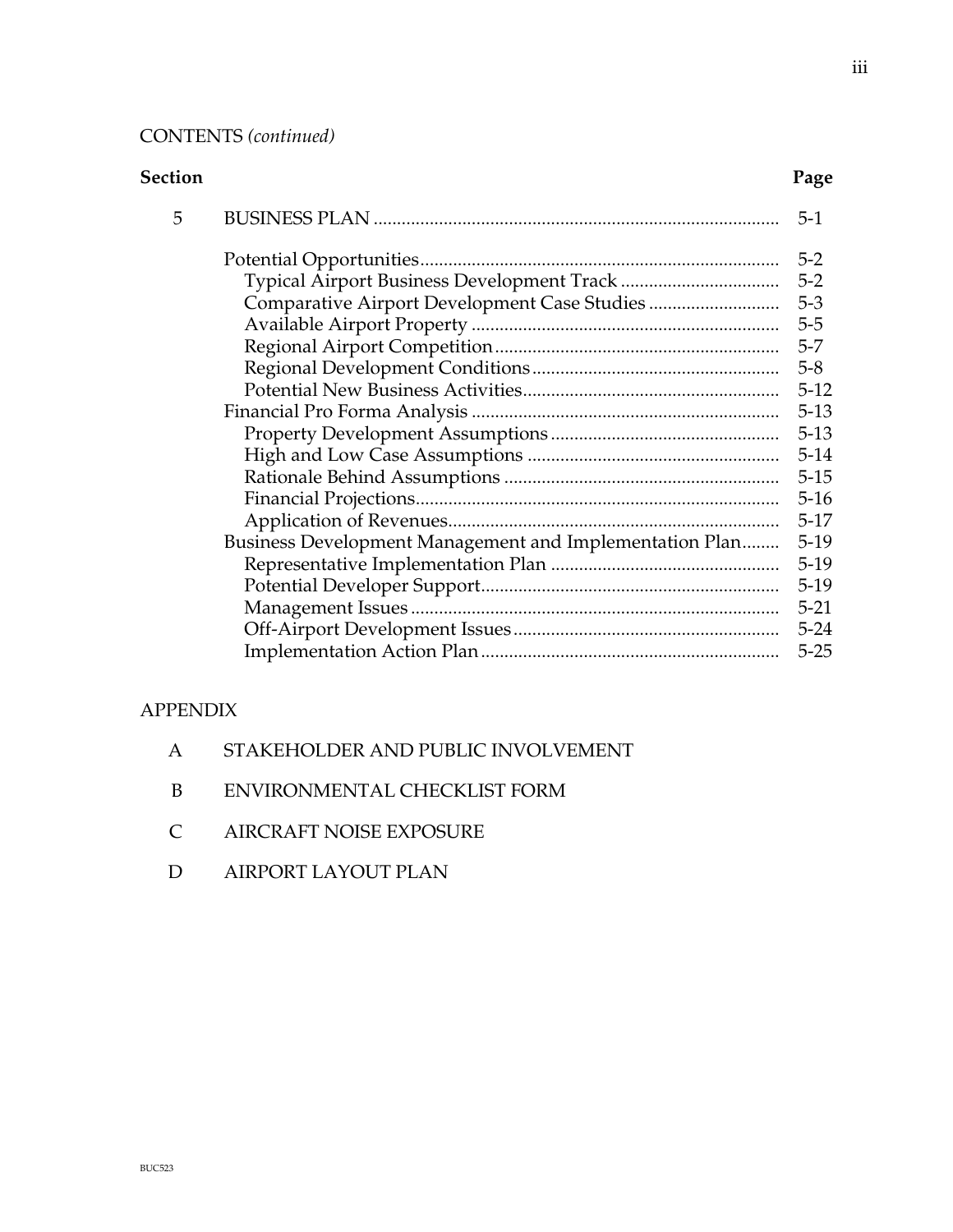# FIGURES

# **Page**

| $2-1$    |                                                         | $2 - 1$  |
|----------|---------------------------------------------------------|----------|
| $2 - 2$  |                                                         | $2 - 3$  |
| $2 - 3$  |                                                         | $2 - 4$  |
| $2 - 4$  |                                                         | $2 - 13$ |
| $3-1$    |                                                         | $3 - 3$  |
| $3-2$    |                                                         | $3-4$    |
| $3 - 3$  | Regional General Aviation Aircraft Operations 1980-2020 | $3-11$   |
| $4-1$    |                                                         | $4-5$    |
| $4 - 2$  |                                                         | $4 - 7$  |
| $4 - 3$  | Master Plan—Noise Contours, Existing Conditions (2003)  | $4 - 10$ |
| $4-4$    | Master Plan—Noise Contours, Future Conditions (2023)    | $4 - 11$ |
| $4 - 5$  |                                                         | $4 - 13$ |
| $4-6$    |                                                         | $4 - 15$ |
| $5-1$    |                                                         | $5-1$    |
| $5 - 2$  |                                                         | $5 - 2$  |
| $5 - 3$  |                                                         | $5-6$    |
| $5-4$    |                                                         | $5-9$    |
| $5 - 5$  |                                                         | $5 - 10$ |
| $5-6$    |                                                         | $5 - 11$ |
| $5 - 7$  |                                                         | $5-17$   |
| $5 - 8$  |                                                         | $5 - 18$ |
| $5-9$    |                                                         | $5 - 18$ |
| $5 - 10$ |                                                         | $5 - 20$ |
| $5-11$   |                                                         | $5 - 23$ |